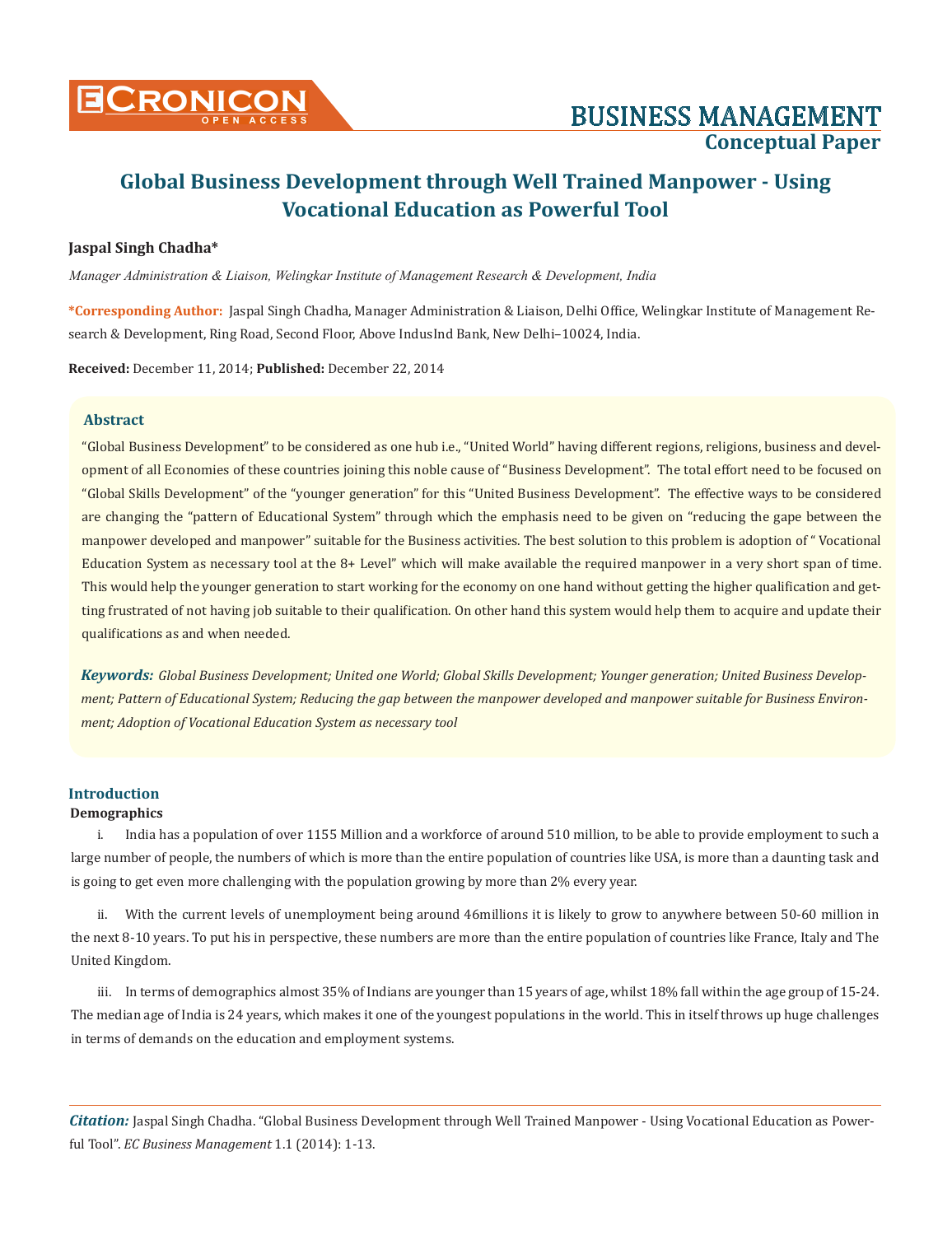iv. Over 200 million students enroll for school in Class I each year, but only 20 million of these are able to finish Class XII, which is only 10% of the entire intake or in other words 90% of the school students drop out at different stages. This signifies that a large number of people who drop-out of school do not have the necessary education and skills to be productively employed in the industry. This is over and above the 100 mn children who have no access to schooling.

2

v. Sixty percent of India's workforce is self-employed, many of who remain very poor. Nearly 30 per cent are casual workers (i.e. they work only when they are able to get jobs and remain unpaid for the rest of the days). Only about 10 per cent are regular employees, of which two-fifths are employed by the public sector. More than 90 per cent of the labour force is employed in the "unorganized sector", i.e. sectors which don't offer with the social safety and other profit of employment in the "organized sector."

vi. India has one of the lowest levels of per capita income and productivity. The per capita income is 30,000 dollars in Japan, 879 dollars in Sri Lanka while it is only 433 dollars in India. Currently India's per capita income is 7.5 per cent of the per capita income in developed countries. As per experts this needs to be increased to 80 per cent in half-a-century.

The overall labour productivity in India is \$ 5.45 per person per hour while the figure for Mexico is \$ 20.51. Apart from this 25% of the population is below the poverty line and across the entire population one third of the people cannot read or write.

| Country                             | <b>CHINA</b>    | <b>INDIA</b>    |
|-------------------------------------|-----------------|-----------------|
| Population                          | 1298 mn         | 1073 mn         |
| Per Capita                          | <b>USD 890</b>  | <b>USD 460</b>  |
| <b>Below Poverty Line</b>           | $5 - 10%$       | 25-29%          |
| Manufacturing as part of GDP (2002) | 35%             | 15%             |
| Productivity per person             | <b>USD 6.88</b> | <b>USD 5.45</b> |

vii. Around 55% of our population is supported by the agricultural sector, with the GDP contribution of this sector progressively declining; we see rural-urban migration causing significant problems. This is essentially due the fact that there are no relevant workplace skill sets in this segment and these numbers are likely to add to the urban poverty that is already a cause for concern.

- Employment skewed-agriculture 55%, services 28%, industry 17%
- At present rate of Urbanization, 46% of total population i.e. 634 mn people in urban regions of India by 2030- (UN, 1998)
- Countries like Sri Lanka, Philippines & Bangladesh seizing international opportunities for employment
- Areas such as Agriculture, Construction, Travel & Tourism, Retail, Healthcare completely un-benchmarked causing un-competitiveness

viii. In the rural areas, agricultural workers form the bulk of the unorganized sector. In urban India, contract and sub-contracts as well as migratory agricultural labourers make up most of the unorganized labour force. Over 70 per cent of the labour force in all sector combined (organized and unorganized) is either illiterate or educated below the primary level.

## **Skills void & implications**

i. We churn out 2.7 million graduates from colleges every year, yet we are unable to bring marketable workplace skills to thetable.

ii. This result in excessive demand for white-collar jobs that are unavailable in the numbers required. This skewed demand supply situation also means that individuals are forced to accept jobs that are below their aspirations and are being paid les than commensurate remuneration, thus contributing to the already growing miasma of discontent and dissatisfaction.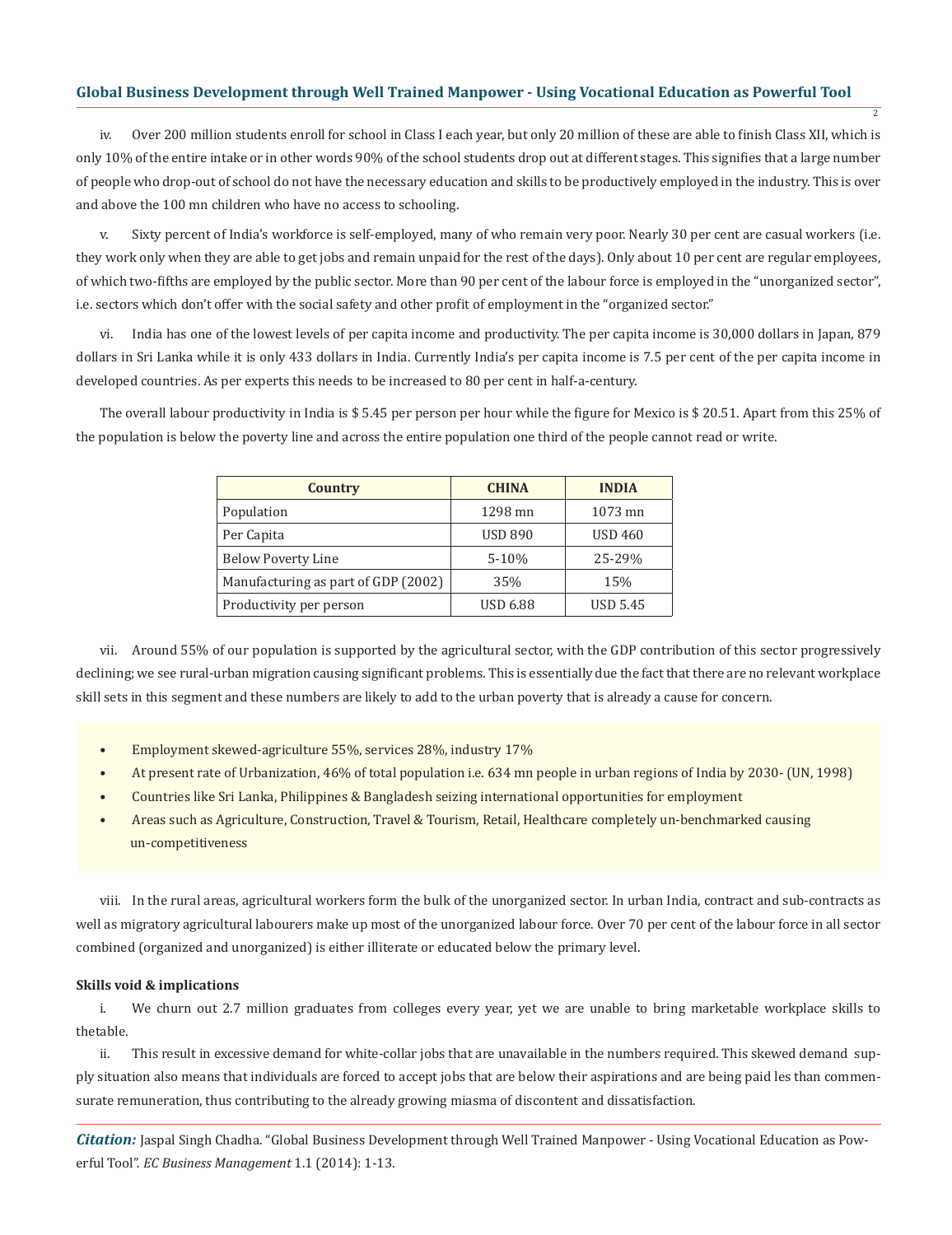iii. Jobs are not growing at the same rate as the potential workforce and thereby breeding unemployment, which in turn is breeding discontent.

3

- Rise in educated unemployment leading to disaffected & disillusioned youth
- Education raising aspirations but not providing skills for commensurate level of jobs and remuneration causing discontent
- The level of frustration a potential cause for Socio-economic backlash–insurgency & terrorism
- Global un-competitiveness of Industry/workforce/economy
- Excessive strain on urban public services causing urban un-sustainability
- Spatially imbalanced growth; sections of society disaffected & not partaking in economic growth

iv. Should the current situation let to fester it could potentially lead to issues such as disaffected youth, increase in the rate of crime and anti-social activities to the extent of terrorism.

v. Before these issues snowball into numbers that become unmanageable and circumvent all other efforts to put India on the path of progress and contribute towards disintegration of the social fabric of India via a social and economic backlash, this issue needs to be expeditiously and effectively addressed.

vi. A prevalence of low skill levels among women is causing rise in unemployment rate for women.

vii. The outmoded ITI network which was the flag bearer of technical and vocational education in India has failed to deliver. A growing realization of this has come about today, with a need for revamping the structure, syllabi, attitude and methodology of such training endeavours becoming imperative.

### **Obstacles**

i. Currently a few challenging obstacles that block our path to progress and productivity are undermining India's potential. One of the key issues within this is lack of quality vocational skills; due to which we find Indians not being able to find employment. At the same time educated labour that is devoid of quality work place skills is causing a drag on productivity and quality of the Indian Industry and Economy, which except in certain pockets is amongst the lowest in the world.

ii. The Industry also suffers, as they are unable to find the required skilled manpower and have to expend huge resources to train & retrain employees before they can be put into productive capacities. This is attributable to the mismatch between what is taught and what the Industry requires. Currently, 17 ministries/departments run vocational educational training programmes to 28 lakh people.

iii. Another major hurdle is the psychology or mind-set of Indian parent and students who are focused on pursuing degree qualifications and higher education without paying any attention to obtaining work place skills. What the average Indian fails to see is the linkage between Skills, Learning, Jobs and Productivity. One of the things that seem to be at the root of this matter is the archaic societal attitude fostered by our culture of looking down upon skilled workers, blue collared workers and craftsmen. The Indian society has not been able to escape and move out of this crippling paradigm.

iv. Whilst one tries to dissect the problem to understand the roots of it one would see that a major contributory factor to this problem is the Indian psychology of having the degree fetish without acquiring any work place skills that lead to jobs and productivity. In the quest for white-collar jobs one is seen being pressurized by family and peers to acquire more and more educational qualifications, in turn leading to the neglect towards vocational skills.

v. At the same time the notion of becoming a service driven economy and growth and development of the services being seen as the panacea of all ills is making us ignore the fact that more than 55% of our population is employed in the Agriculture sector. To imagine that this workforce without education and soft skills can become productive in the services economy seems to be an over ambitious notion.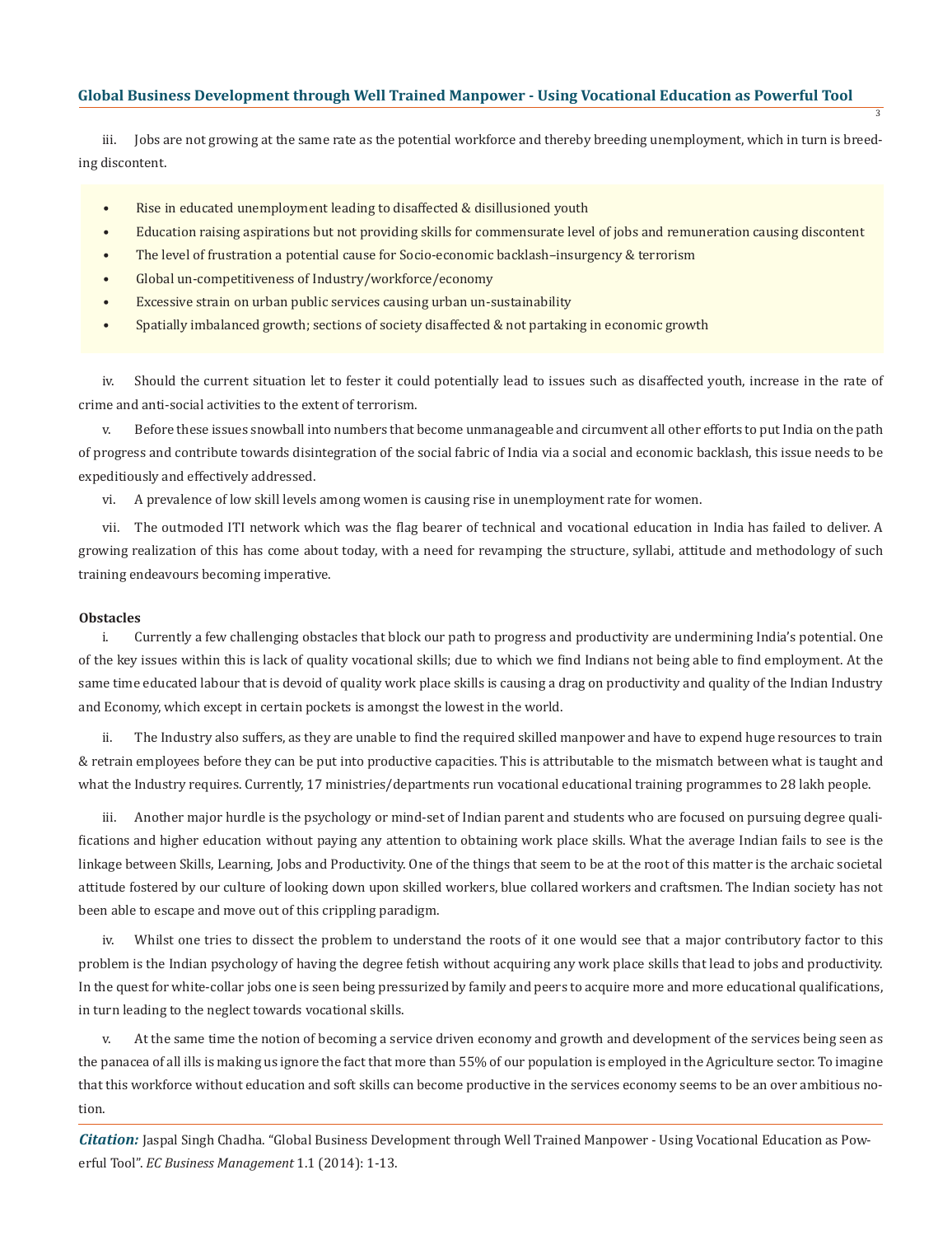vi. It would seem to be logical and world over has been proved that the most apt opportunity for absorption of the surplus and displaced workers from the agri sector rests in the manufacturing sector. In any case for a country the size of India it would perhaps require optimum development of all sectors, Agriculture, Manufacturing and Services to be able to generate employment for the population and achieve the targets of growth. Therefore it is essential to not underestimate the importance of these sectors and their requirements.

4

### **Opportunity**

i. With the current low levels of productivity, employment and income, we need to exploit any and all opportunities to progress in these areas. Upgrading work place skills just provides such an opportunity to address these areas of concern.

ii. Also with most of the developing economies having a sizeable ageing population that is leaving a void as they move out of the workforce, we see a huge opportunity for the Indian Citizens being potential front-runners in filling the gap. According to a recent newspaper report these numbers in the coming few years are as large as 8 mn in Japan, 17 mn in USA and almost 4% of the entire European population base. Should India not look at exploiting this, we could see this opportunity pass on to countries like China, Sri Lanka, etc.

Countries like Sri Lanka with a mere population of 20 Million have been extremely proactive at addressing this issue and through public-private partnerships have already taken lead by vigorously promoting vocational skills in their country. They have instituted and continue to support a framework of vocational training which allows their workforce to acquire globally benchmarked skills, thereby providing them with access to global job markets and the required mobility. Doing this they have been able to find a solution to the not only the unemployment situation in the country but have been able to deploy their youth effectively in gainful pursuits across the globe thus guarding against their resorting to terrorism and civil war.

### **Objective/Vision**

To make World the **'Skills Capita'** and to create a skilled and productive workforce that matches international standards of quality and productivity demands through integration of Vocation Education and Training (VET) with the main stream of Education System.

### **Mission**

To institute a sustainable framework that would assist the younger generation of India, Industry across sectors in developing skills to international standards. To create a network for delivery of skill based training across the country that enables us to develop a multi collar workforce (Rust, Blue, Grey and White\*) and enabling workers to move up the value chain. \*CII Definitions

### **White-collar workforce**

This includes salaried professionals such as doctors, pilots, IT Professionals, Lawyers or employees in administrative or clerical positions. Although more preferred in the Indian milieu, there is no shortage in this category in the country.

#### **Grey collar workforce**

The knowledge worker for the ever growing demand of a knowledge economy which includes not only Information and Communication Technology skills, but also such soft skills as problem solving, analytical, and effective communication skills are one example.

### **Blue Collar Workforce**

A blue-collar worker is a member of the working class who performs manual labor and earns an hourly wage. Blue collar work may involve factory work, building and construction trades, law enforcement, mechanical work, maintenance or technical installations. These workers are required for shop floor work in manufacturing and the service sector.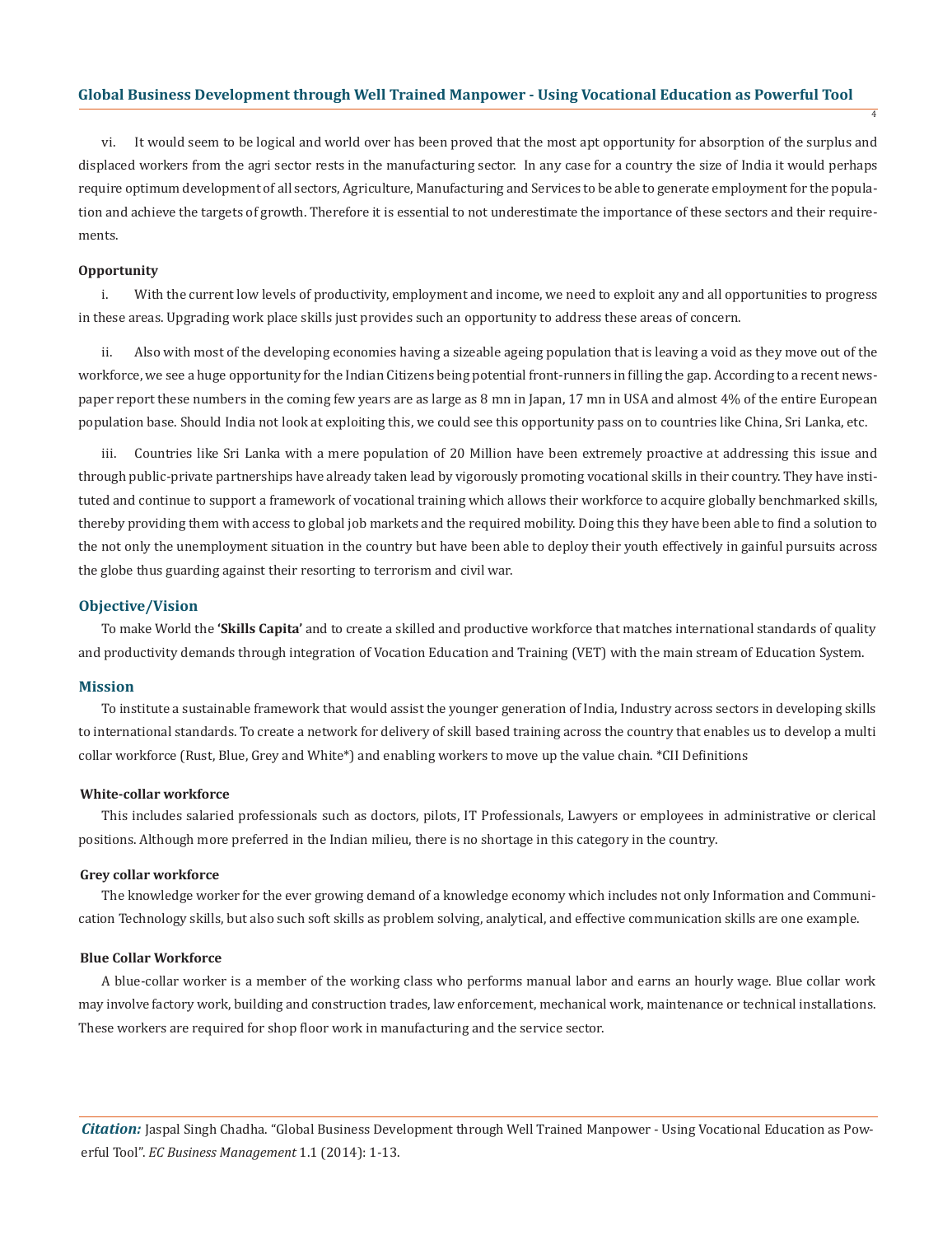### **Rust collar workforce**

Skilled workers at the grass root level, currently in the unorganized and unbenchmarked sectors like, construction, agriculture and related trades. This segment is mainly comprised of school dropouts with no employable skills. The majority of Indian population is covered under this category

5

- Provide skills that connect directly to work and effectively address the Skills gap and unemployment resulting thereof
- Help industry deliver internationally competitive performance by having access to locally available, internationally benchmarked, skilled manpower trained in line with their requirements
- To impart skills through training, across sectors, based on a sustainable framework with consistency
- To involve the private sector in skills development through partnership in this project

### **Scope**

The scope ranges across Industries and occupations including those in the field of Agriculture, BPO/ITeS, Construction, Care, Communication Skills, Engineering Skills, English and Spoken English, Electronics Repair and Servicing, Health & Community, Horticulture, Hospitality, Travel & Tourism, Mechanical Fitting, Motor Vehicle Engineering, Retail, Sales & Marketing, Security & Facilities Management, Telecommunications, etc.

### **Needs Analysis**

There are areas that are relatively un-benchmarked and have tremendous potential to absorb greater manpower in productive areas and contribute significantly to the various economies of the World. Some of these sectors are sunrise sectors that are quickly moving towards assuming a sizeable, important role and responsibility in the global economy.

Industries that are moving rapidly forward and are up-scaling but at the same time are devoid of skill and quality benchmarks are those such as Construction, Retailing, Horticulture, Food Processing, Healthcare, Security, etc.

The challenge is to maintain competitiveness internationally by improving labour productivity in a cost-effective manner while minimising unemployment. With this objective in mind, we recommend primarily on increasing the proportion of highly skilled workers in the labour force by: up-skilling, re-skilling, improving the quality of the vocational systems, and engineering graduates, efforts to improve the take-up of further vocational education for disadvantaged groups, and establishing a more planned rural-urban migration.

## **Framework**

Currently there are very little framework or bodies in place across the countries of the world that has taken on itself the onus to undertake efforts to further the cause of skill up gradation. This framework would link schools, vocational and university education qualifications into one national system.

#### **Principles**

i. **Localised approach.** This looks at assessing local needs and using local framework to address the needs. This is to identify local needs for skills that also allow for local employment stemming the need for migration to urban centres.

ii. **Maximum Impact skills and sectors selected.** The skill identification is done keeping in mind as to the skills that allow for the largest number of people to get meaning employment.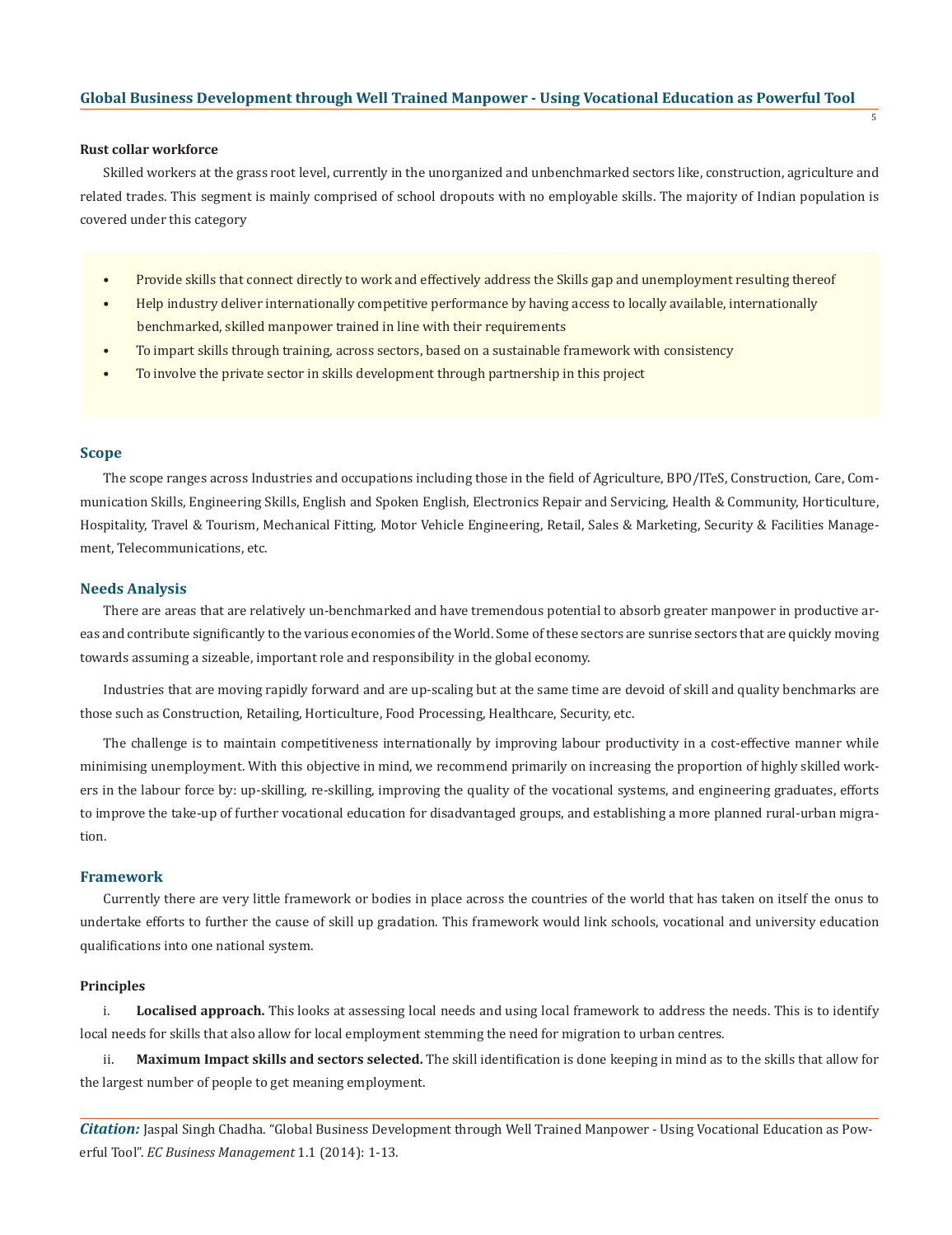6

### **iii. Skills for Women – (Hair Dressing, Beauty Therapy, Teaching, Driving, etc.).**

iv. **Centrally administered 'Train The Trainers'** to ensure quality of delivery and consistency.

**v. Placement assistance connecting candidates to jobs.** This would be done by accessing the reach of various association bodies across its member companies and at the same time building a database of skilled manpower for potential employers to access.

vi. **Building pathway for international progression.** The framework also recommends that certification should bring to the table the international recognition of various global organizations.as they adhere to performance quality that they stand for.

vii. **Recognition of prior learning.** If one has the skills or knowledge required for entry to, or credit towards, a qualification, but no degrees or qualification as proof, one can undertake a personal assessment. If successful, the person would be granted credit towards the qualification.

#### **Features of the framework**

i. **Across sectors and across the country.** The Initiative addresses skills in all sectors and areas.

ii. **Short duration, focused and modular programs** allow for quick and effective delivery of skills training. This allows a person to become productive relatively quickly at younger age i.e. XII Pass. The modular approach also means that he can add on to his portfolio of skills for vertical and horizontal progression. At the same time the content is focused to allow for dissemination of only relevant skill. The duration is decided taking into account the objectives and content of the constituent programs. Amongst other things it would be based on Employer-Employee needs, availability of Infrastructure and Equipment, Characteristics of the Training Content, etc

iii. To address these varying requirements of Industry and as mentioned above, the training programs would be of varied durations ranging from **short courses** (to more protracted ones (upto a year) depending on the skill and the requirements.

iv. **Practical hands on focus** with minimum theoretical input. The theoretical input is only insofar as is required for effective practice of the skill. This effectively circumvents the disadvantage of illiteracy in many cases and provides open access to individuals with limited or no schooling with some bridge courses in English language etc.

v. The practical hands on skills also allow for **delivery in the local language,** thereby allowing for provision of local trainers, congenial and effective delivery. This also means that as candidates become proficient they can become trainers to further cascade training to other candidates allowing for scalability.

vi. The delivery of the program is flexible it could be **full day, half day or week end programs.** This would again be decided on availability of candidate's spare time, availability of training infrastructure and spare capacities, etc.

vii. Training could be delivered through a **network of centres** that could include Technical and Non-Technical Schools and Colleges industry centres, Training Organizations, Services. In addition, for practical training, laboratories of industries could be used as Training Sites for skill enhancement, where required.

### **Assessment & Evaluation**

The assessments are independent of training and should be done by occupational specialists trained as assessors not from the training establishment. The assessments and evaluations should be done in keeping with the international standards and actual workplace requirements. All practical assessments should be carried out under the direct supervision of experts in the field of competencybased assessments.

The candidates should also have the provision to appear for an assessment independently without undertaking the training inputs under the Centres mutually agreed upon by the system and the user industry. They should appear for the competency based assessment and tests and upon qualification be awarded the certificate. At the same time the candidates who do not make the grade should be encouraged to enrol for the programs that deliver training in the respective competencies.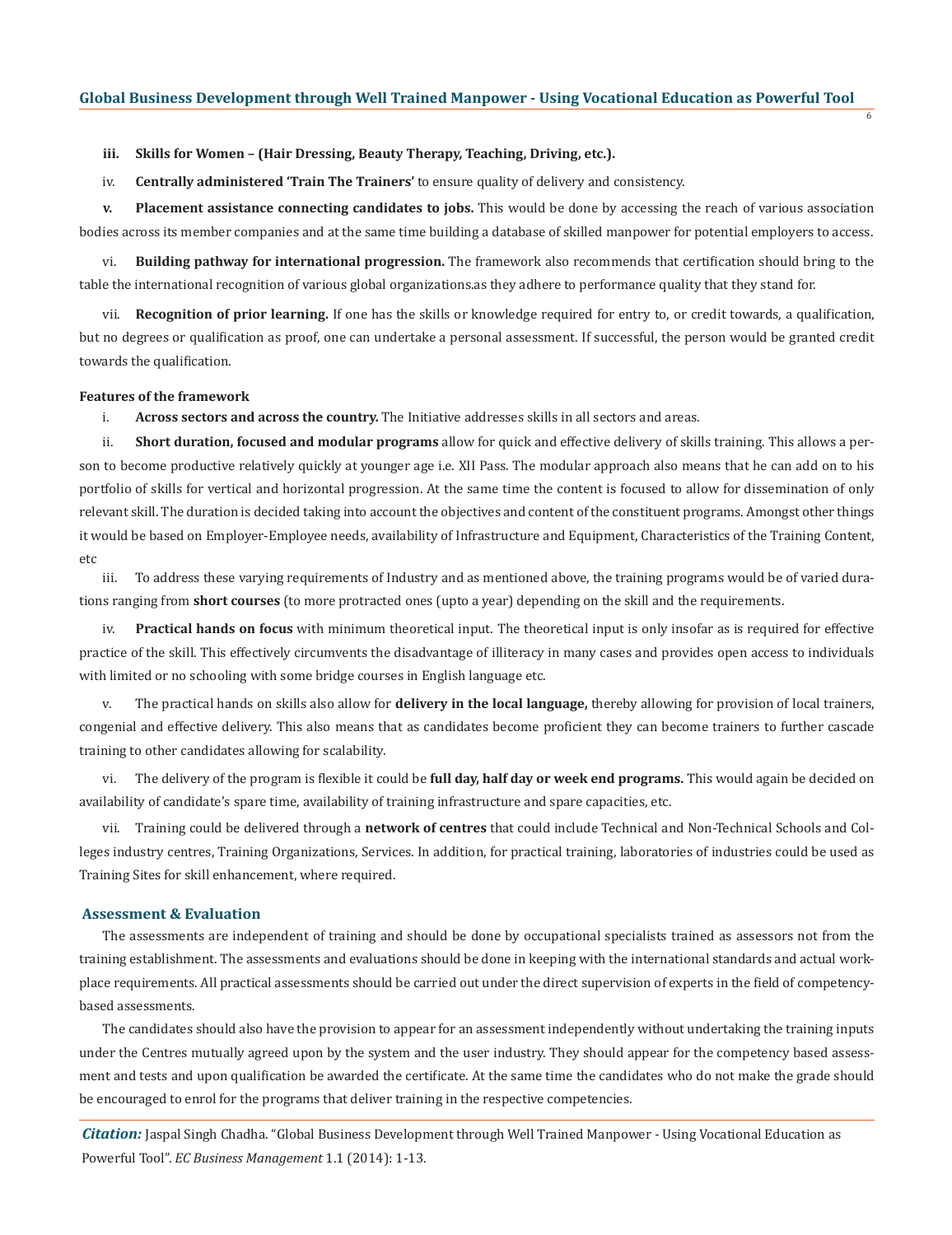The candidate should be given the opportunity to reappear for the assessment even when he fails. The candidate thus, can appear for the up to a maximum of two times in a period of one year to succeed at the assessment. If the candidate fails the second attempt he would need to register again for the program.

7

### **Certification**

All candidates that pass should be awarded by the nodal Certifying Registered Agencies The certificate shall ratify the performance of the candidate and the competency acquired. This certification would be a benchmark in itself and would imply that the holder of such certification is a competent practitioner in the respective skill at the level stated. It would also ratify the highest standards of skill that the incumbent has acquired at the respective level.

# **Quality Assurance**

The quality assurance system would be an on-going process and should include a quality check at each stage of the delivery model. This begins from development of syllabi, identification of standards, counselling for candidates prior to registration, a screening test where required, interim tests, independent assessments, verification for consistency, quality audits, tamperproof certification and anongoing feedback loop from candidates and employers.

#### **Benefits**

The framework aims at defining & setting skills, quality and productivity benchmarks that would put Indian industry and its members in the vanguard of skilled workforce economies. This endeavour provides a win-win platform to all the stakeholders involved in it.

#### **Individuals**

- i. Allows candidates to acquire skills for employment and growth
- ii. Varying levels of performance due to internationally benchmarked skills
- iii. Movement from unorganised to organised sector
- iv. International mobility allows seizing global employment opportunities

### **Industry**

- i. Filling the deficiency in the Industry skill set and qualified skilled manpower.
- ii. Allows sourcing certified skilled manpower in line with actual workplace requirements
- iii. Increased Industrial performance in terms of quality & productivity
- iv. Enhanced Global Competitiveness
- v. Allows for benchmarking and facilitates structuring unorganized sectors
- vi. Assists in employee retention and morale building

#### **The World**

- i. The countries participating would in turn move towards being the skills capital of the world, which not only meets internal employment needs but also can provide trained manpower to the world.
- ii. Reduction in unemployment at a significant & meaningful scale
- iii. Diffusion of Discontent and potential cause for socio-economic unrest
- iv. Planned rural-urban migration
- v. Balanced growth across sectors
- vi. Socio-economic integration of backward and remote areas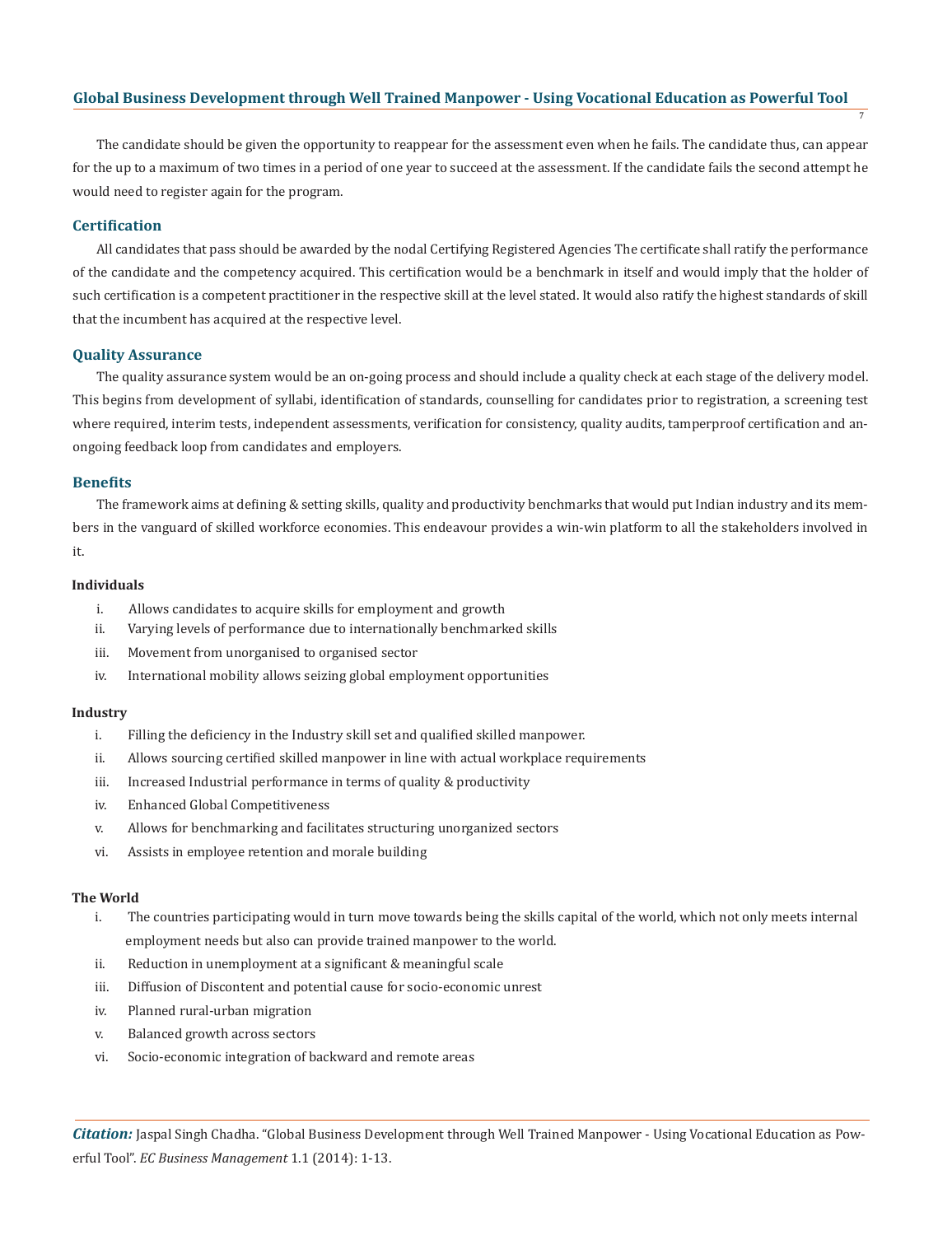$\overline{8}$ 



*Recommendation for Vocational Qualification Framework.*

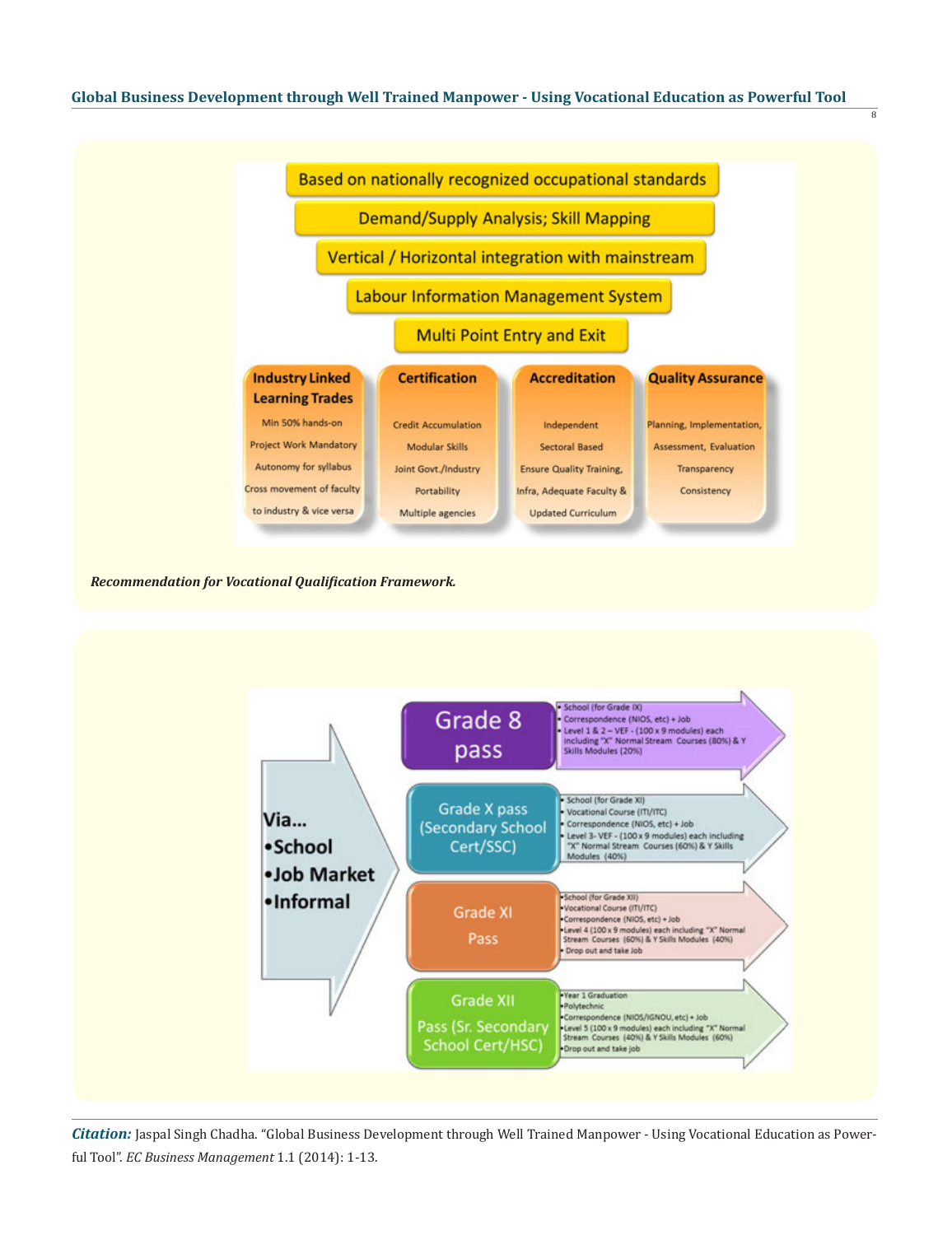9



*Suggested Multi Entry & Exit Roadmap.*

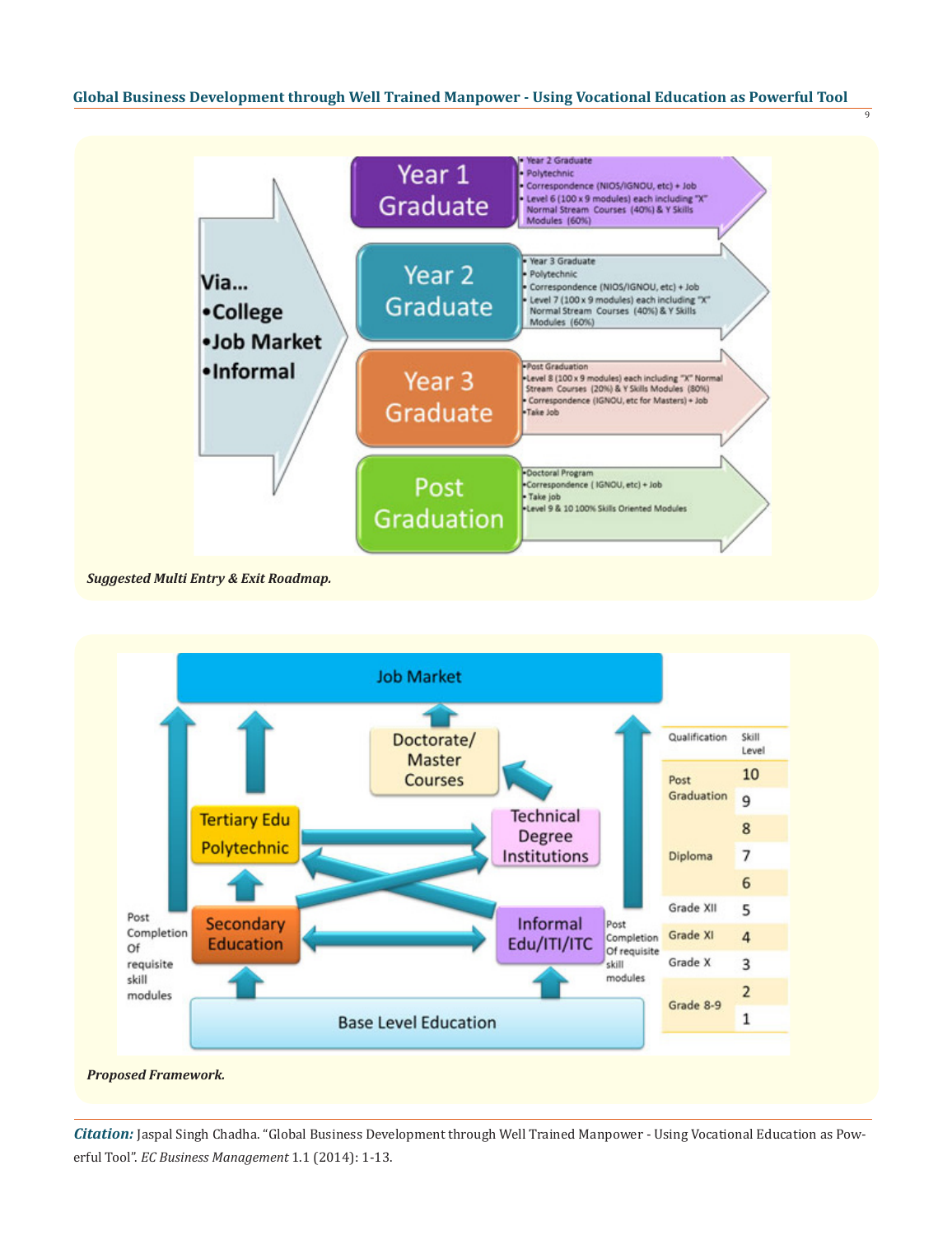

*Benefits.*

# **Example of Occupational Standard /Competency Standard /Performance Standard for IT stream**

| Level $1/2$ (xx hours)<br>Routine and predictable activities                                                                                                                                 | Design, create and modify a range of business documents                                                           |  |
|----------------------------------------------------------------------------------------------------------------------------------------------------------------------------------------------|-------------------------------------------------------------------------------------------------------------------|--|
|                                                                                                                                                                                              | Generate mass-mailing documents                                                                                   |  |
| Level 3/4 (xx hours)<br>Knowledge and skills to perform varied activities in a defined<br>range with accountability for the quality of task outcomes                                         | Set up and use indexes, cross-references, captions, tables of con-<br>tents, bibliography                         |  |
|                                                                                                                                                                                              | Set up and use footnotes and endnotes                                                                             |  |
|                                                                                                                                                                                              | Create, manage, revise, and distribute long documents and forms<br>with appropriate protection                    |  |
|                                                                                                                                                                                              | Use fields and calculations in documents                                                                          |  |
|                                                                                                                                                                                              | Set up templates                                                                                                  |  |
| Level 5/6 (xx hours)<br>Selecting, adapting and transferring knowledge and skills to new<br>environments. Capable of providing technical advice and some<br>leadership in resolving problems | Create, edit and apply themes to documents                                                                        |  |
|                                                                                                                                                                                              | Create, modify and use templates                                                                                  |  |
|                                                                                                                                                                                              | Present spreadsheet data in various graphical formats                                                             |  |
|                                                                                                                                                                                              | Illustrate workflow using Smart Art graphics, Format and group<br>graphic objects                                 |  |
|                                                                                                                                                                                              | Trace cells, Troubleshoot invalid data and formulas                                                               |  |
| Level $7/8$ (xx hours)<br>Planning and initiation of alternative approaches to skills and<br>take personal responsibility in performing complex operations or<br>organizing others           | Extract and use data from other applications that may be in dif-<br>fering file formats                           |  |
|                                                                                                                                                                                              | Publish a worksheet to the Web                                                                                    |  |
|                                                                                                                                                                                              | Import data from the Web                                                                                          |  |
|                                                                                                                                                                                              | Create a web query                                                                                                |  |
|                                                                                                                                                                                              | Structure workbooks with XML, Develop XML maps & Import<br>and export XML data                                    |  |
|                                                                                                                                                                                              | Protect files, Set revision tracking, Merge workbooks, Administer<br>digital signatures, Restrict document access |  |

*Citation:* Jaspal Singh Chadha. "Global Business Development through Well Trained Manpower - Using Vocational Education as Powerful Tool". *EC Business Management* 1.1 (2014): 1-13.

10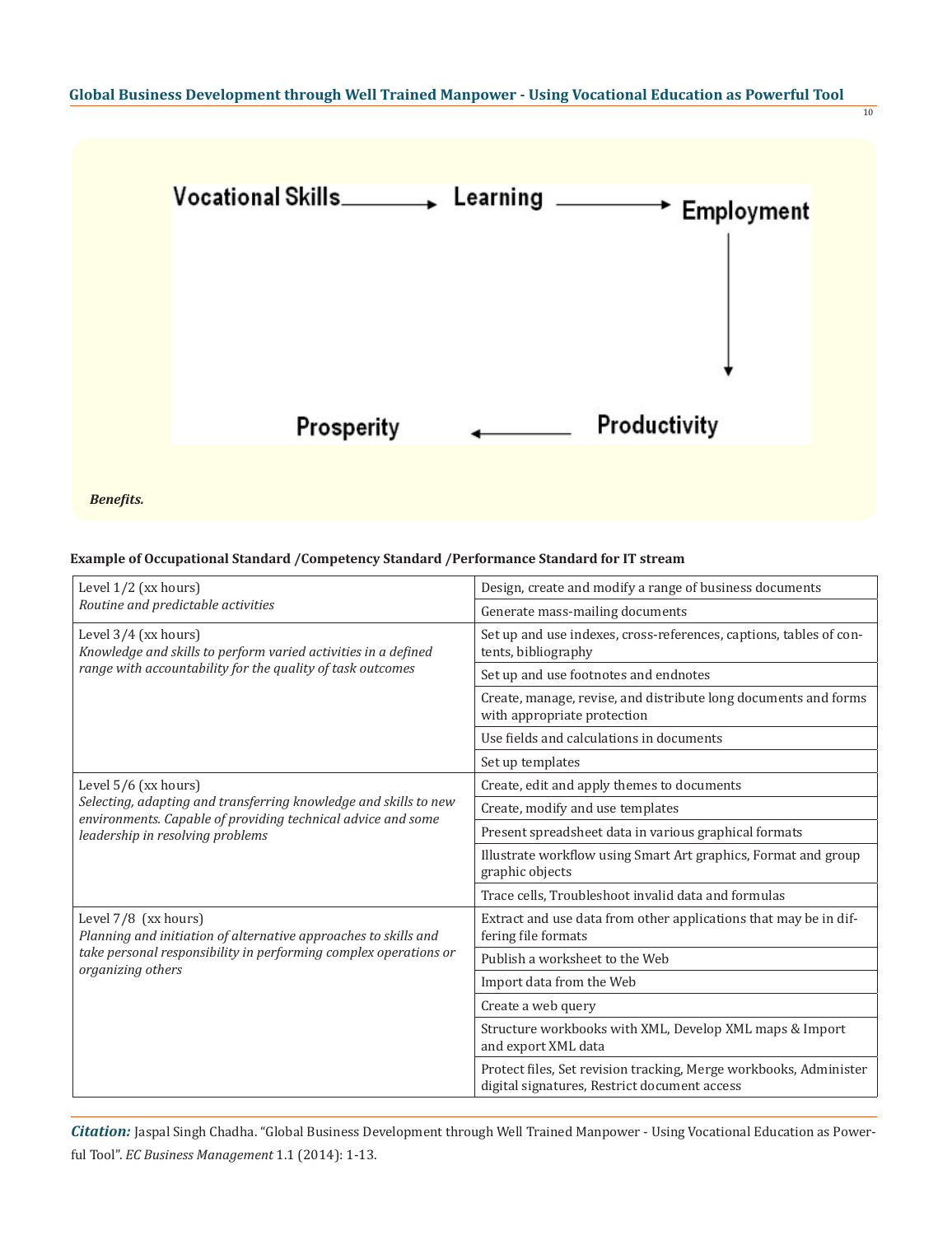| Level $9/10$ (xx hours)                                         |  |
|-----------------------------------------------------------------|--|
| Analysis, diagnosis, design, planning, execution and evaluation |  |
| across a broad range of technical and/or management functions   |  |

11

# *Levels for Document Management using Word Processing.*

| Level 1/2 (xx hours)                                                                                                                                               | Construct a spreadsheet                                                                                                                                                                  |  |
|--------------------------------------------------------------------------------------------------------------------------------------------------------------------|------------------------------------------------------------------------------------------------------------------------------------------------------------------------------------------|--|
| Routine and predictable activities                                                                                                                                 | Use formulas as required                                                                                                                                                                 |  |
|                                                                                                                                                                    | Create, modify and format spreadsheets using the full range of the soft-<br>ware formatting features including conditional formatting for example<br>Hide/unhide/freeze rows and columns |  |
|                                                                                                                                                                    | Printing options to output a chart, worksheet, workbook, according to<br>specifications                                                                                                  |  |
|                                                                                                                                                                    | Using multiple worksheets and linking cells                                                                                                                                              |  |
| Level 3/4 (xx hours)<br>Knowledge and skills to perform varied activities in a<br>defined range with accountability for the quality of task<br>outcomes            | Use a variety of built-in functions (statistical, mathematical, text, logical,<br>financial, date and time)                                                                              |  |
|                                                                                                                                                                    | Manage and analyse data through using table capabilities.                                                                                                                                |  |
|                                                                                                                                                                    | Construct a model to undertake What If Analysis using Goal Seek/Solver/<br>Scenario Manager                                                                                              |  |
|                                                                                                                                                                    | Create and use macros to automate processes                                                                                                                                              |  |
|                                                                                                                                                                    | Set up templates with appropriate protection                                                                                                                                             |  |
| Level $5/6$ (xx hours)                                                                                                                                             | Analyse Data Using PivotTables and Pivot Charts                                                                                                                                          |  |
| Selecting, adapting and transferring knowledge and skills<br>to new environments. Capable of providing technical ad-                                               | Define and apply data filters                                                                                                                                                            |  |
| vice and some leadership in resolving problems                                                                                                                     | Use the sub-totalling feature                                                                                                                                                            |  |
|                                                                                                                                                                    | Present spreadsheet data in various graphical formats                                                                                                                                    |  |
|                                                                                                                                                                    | Illustrate workflow using Smart Art graphics, Format and group graphic<br>objects                                                                                                        |  |
|                                                                                                                                                                    | Trace cells, Troubleshoot invalid data and formulas                                                                                                                                      |  |
| Level 7/8 (xx hours)<br>Planning and initiation of alternative approaches to skills                                                                                | Extract and use data from other applications that may be in differing file<br>formats                                                                                                    |  |
| and take personal responsibility in performing complex<br>operations or organizing others                                                                          | Publish a worksheet to the Web                                                                                                                                                           |  |
|                                                                                                                                                                    | Import data from the Web                                                                                                                                                                 |  |
|                                                                                                                                                                    | Create a web query                                                                                                                                                                       |  |
|                                                                                                                                                                    | Structure workbooks with XML, Develop XML maps & Import and export<br>XML data                                                                                                           |  |
|                                                                                                                                                                    | Protect files, Set revision tracking, Merge workbooks, Administer digital<br>signatures, Restrict document access                                                                        |  |
| Level $9/10$ (xx hours)<br>Analysis, diagnosis, design, planning, execution and evalu-<br>ation across a broad range of technical and/or manage-<br>ment functions |                                                                                                                                                                                          |  |

*Levels for Data Analysis using Spreadsheets.*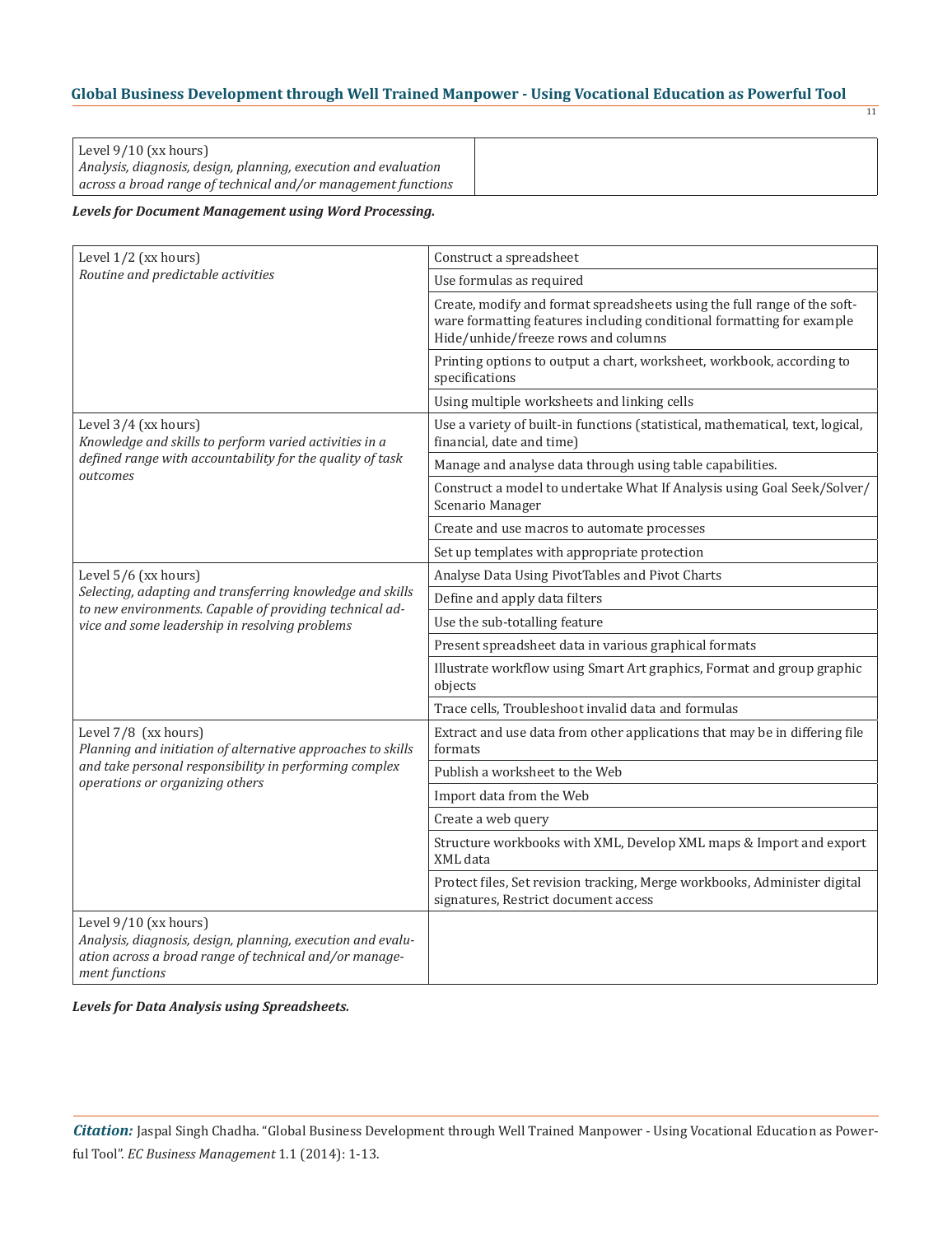12

# **Ey Sectors Where Vocational Skills Are Required**

- i. Agriculture
	- Tropical Agriculture
	- Agro-processing
	- Horticulture
	- Animal Husbandry
	- Floriculture
- ii. General Engineering Skills
	- Welding
	- Turning
	- Milling
- iii. Garment and Hosiery
- iv. Travel & Tourism
- v. Hospitality
	- Food preparation and culinary arts
	- Food and beverage service
	- Reception and operations
	- Housekeeping
- vi. Telecommunications
- vii. Computer Skills
- viii. BPO
	- Communications and soft skills
	- Customer Service
- ix. Construction
	- Brick Laying
	- Painting & Decorations
	- Timber vocations
	- Plumbing
	- House wiring & electrical installations
- x. Air Conditioning and Refrigeration
- xi. Hair Dressing
- xii. Beauty Therapy
- xiii. Health, Community and Social care
- xiv. Motor Vehicle Engineering
- xv. Sales & Marketing
- xvi. Office Management & Secretarial practice
- xvii. Logistics and Distribution
- xviii. Printing & DTP